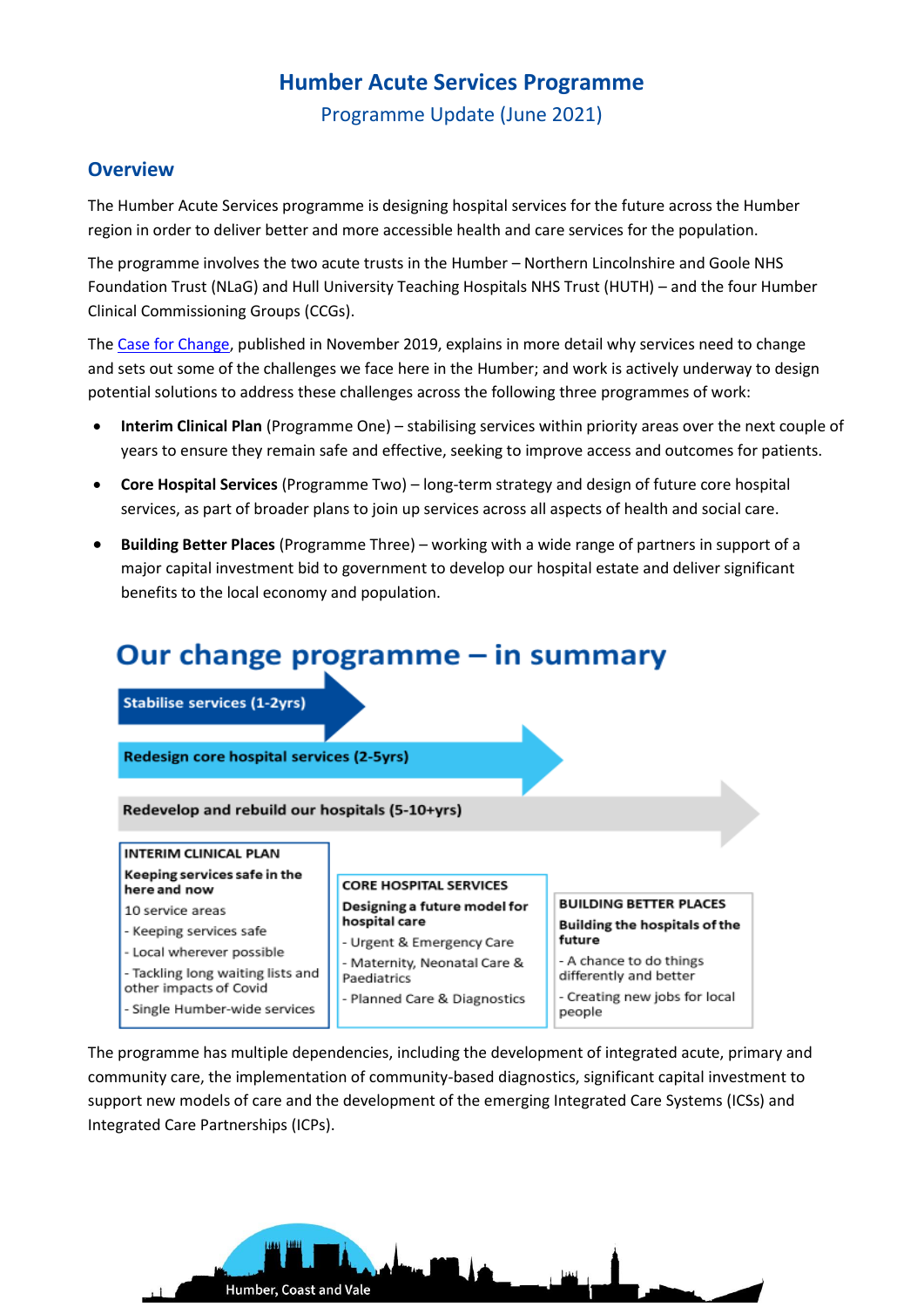## **Programme one (Interim Clinical Plan)**

The main aim of the Interim Clinical Plan is to stabilise the identified fragile or vulnerable services to ensure services remain safe and effective in the here and now. The identified services are:

- Cardiology **•** Neurology
- Dermatology Oncology
- Ear Nose and Throat (ENT) Ophthalmology
- Gastroenterology **•** Respiratory
	- Haematology Urology
- 

Creating and embedding Humber-wide clinical leadership across the Humber for each speciality remains a significant priority in order to deliver fully networked services for the benefit of all patients. Indirect benefits to patient and their families, including:

- Improved consistency in care, treatment and administration.
- Consistent approach to clinical prioritisation and management of waiting lists across the Humber geography – ensuring equity of service for patients in all localities.
- More efficient use of clinical and non-clinical workforce capacity.

Work continues to create and embed Humber-wide clinical leadership to achieve a networked service model. These networked arrangements will help to ensure services are better positioned to attract and retain staff and in a strengthened position to ensure equity of service across the region.

Collaboration remains a key ingredient for the success of the Interim Clinical Plan and delivering key milestones during 2021; and a Committee in Common has been established across both acute trusts to support this approach, as follows:



No change to existing reporting and finance – its double track

*\*Northern Lincolnshire and Goole NHS Foundation Trust (NLaG) \*Hull University Teaching Hospitals NHS Trust (HUTH)*

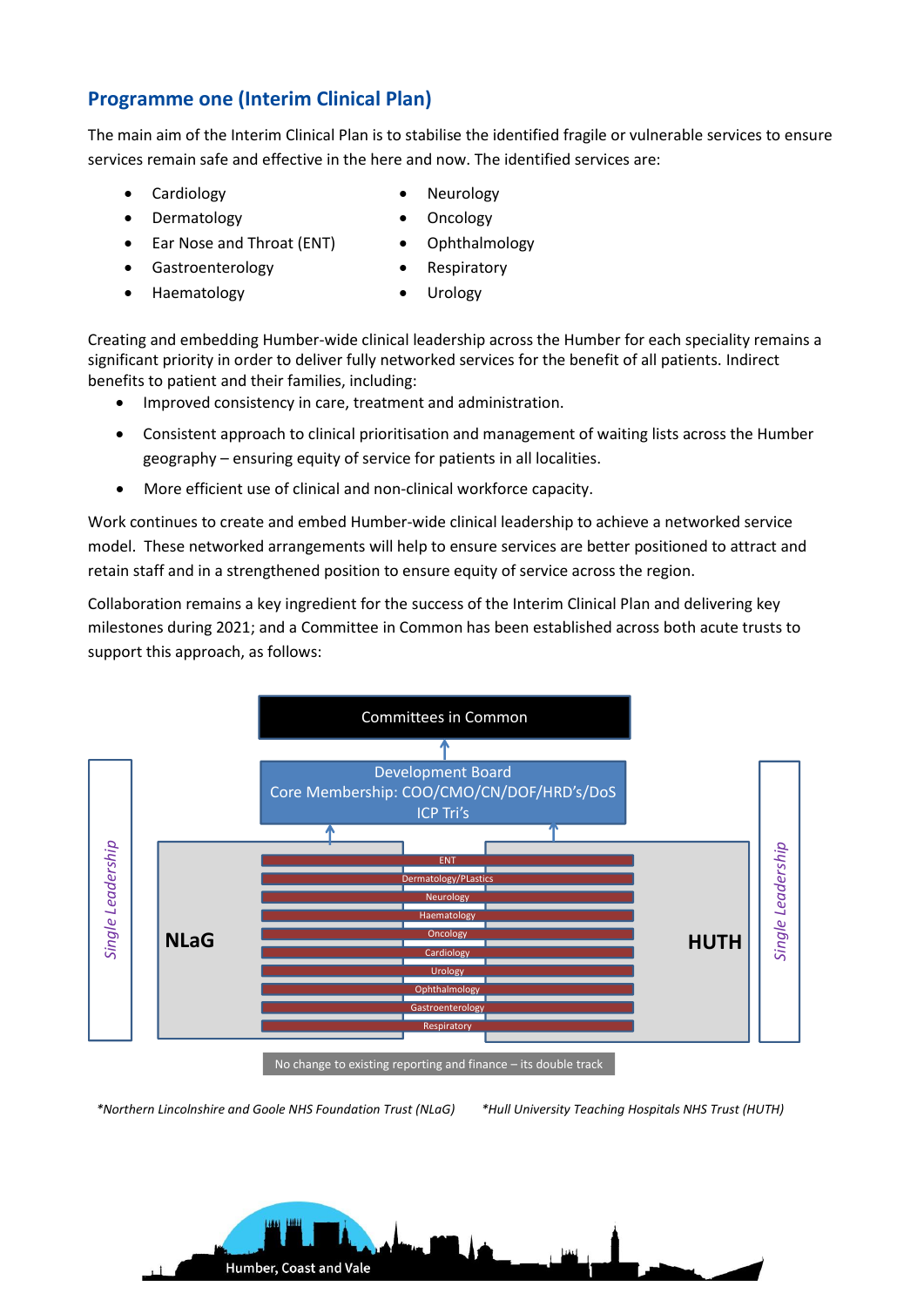# **Programme two (Core Hospital Service)**

The overall objective of this programme is to design sustainable and effective service models for the future delivery of hospital services. This work is being led by our clinical teams who are currently working to design potential models of care for the following core hospital service areas:

- Urgent and Emergency Care;
- Maternity, Neonatal care and Paediatrics; and,
- Planned Care and Diagnostics

Work on programme two is moving at pace towards the publication of a Pre-Consultation Business Case by early 2022, followed by a statutory public consultation.

In many cases, emerging pathways of care within services are not standalone or independent; and will require us to consider how we deliver more services out of hospital in a community setting.

Initial work has highlighted the potential benefits that can be delivered from community-based pathways or services; and we are working closely with teams in out of hospital and primary care transformation programmes and are seeking to develop a joint understanding of future demand.

We have recently completed a '*What Matters To You'* engagement exercise (undertaken between February and May 2021). The engagement included a number of focus groups alongside a public survey – to gather a range of stakeholder views and perspectives to enable decision-making within the programme reflects the priorities and preferences of local people. Key highlights from the engagement work included:

- 3883 survey responses; 63 focus group participants
- The majority of respondents (82%) had accessed one or more type of hospital service most commonly planned care/diagnostics (60%) and/or A&E (53%).
- 83% of respondents were satisfied or very satisfied with their care.

The most common areas of positive feedback were in relation to:

- **workforce**  praising kind, compassionate and caring staff;
- **waiting times**  praising efficient and well-run services; and,
- **clinical standards**  commenting on how safe and well looked after respondents felt.

The most common areas where respondents felt improvements could be made were in relation to:

- clinical outcomes in particular improving **communication** with patients and between different parts of the health and care system; and,
- **travel and access**  in particular improving access to car parking facilities.

The full engagement report will be published on [our website](https://humbercoastandvale.org.uk/humberacutereview/) in July 2021.

We will continue to engage and work closely with patients, carers, staff and the wider public to help inform any potential options and the development of services and the delivery of services that will improve patient access, quality of care and reduce inequalities.

We want to ensure the solutions we put forward have been shaped by the people who ultimately will be using the services in the future; and we plan to run further '*What Matters To You'* activities in the future, alongside further targeted engagement work.